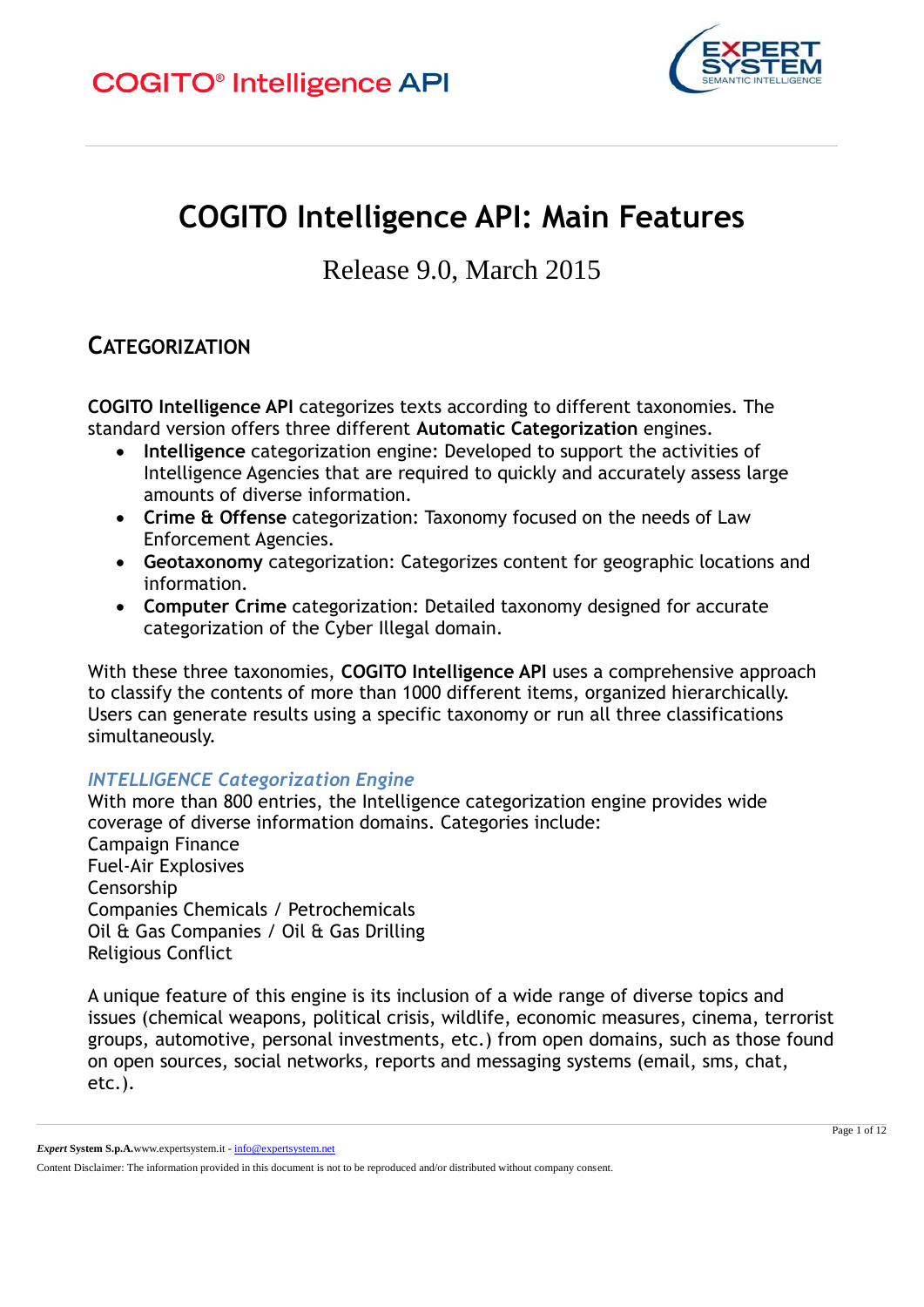### **COGITO<sup>®</sup>** Intelligence API



#### *CRIME & OFFENSE Categorization Engine*

This taxonomy was developed to manage the information typical for the police and law enforcement domain. It includes a variety of categories such as:

Corruption Murder, grievous bodily injury Computer related crime

#### *Computer Crime Categorization Engine*

This taxonomy features a selection of specific categories to achieve accurate categorization of the Cyber Illegal domain. To master such a critical domain, we structured the taxonomy to include categories like DoS attack, Intrusion (computer or network), Identity theft, and others.

#### *GEOTAXONOMY Categorization Engine*

This classification engine produces output that highlights the countries and regions of the world in or associated with a text. Cogito uses a semantic approach to process geographic information present in text, deciphering ambiguities and correlating all existing concepts.

### **Tagging**

Semantic processing of text produces three results that highlight:

- Document summary
- The most semantically relevant words and concepts
- Collocations that characterize the language text

Semantic analysis example:



*Expert* **System S.p.A.**www.expertsystem.it - info@expertsystem.net

Page 2 of 12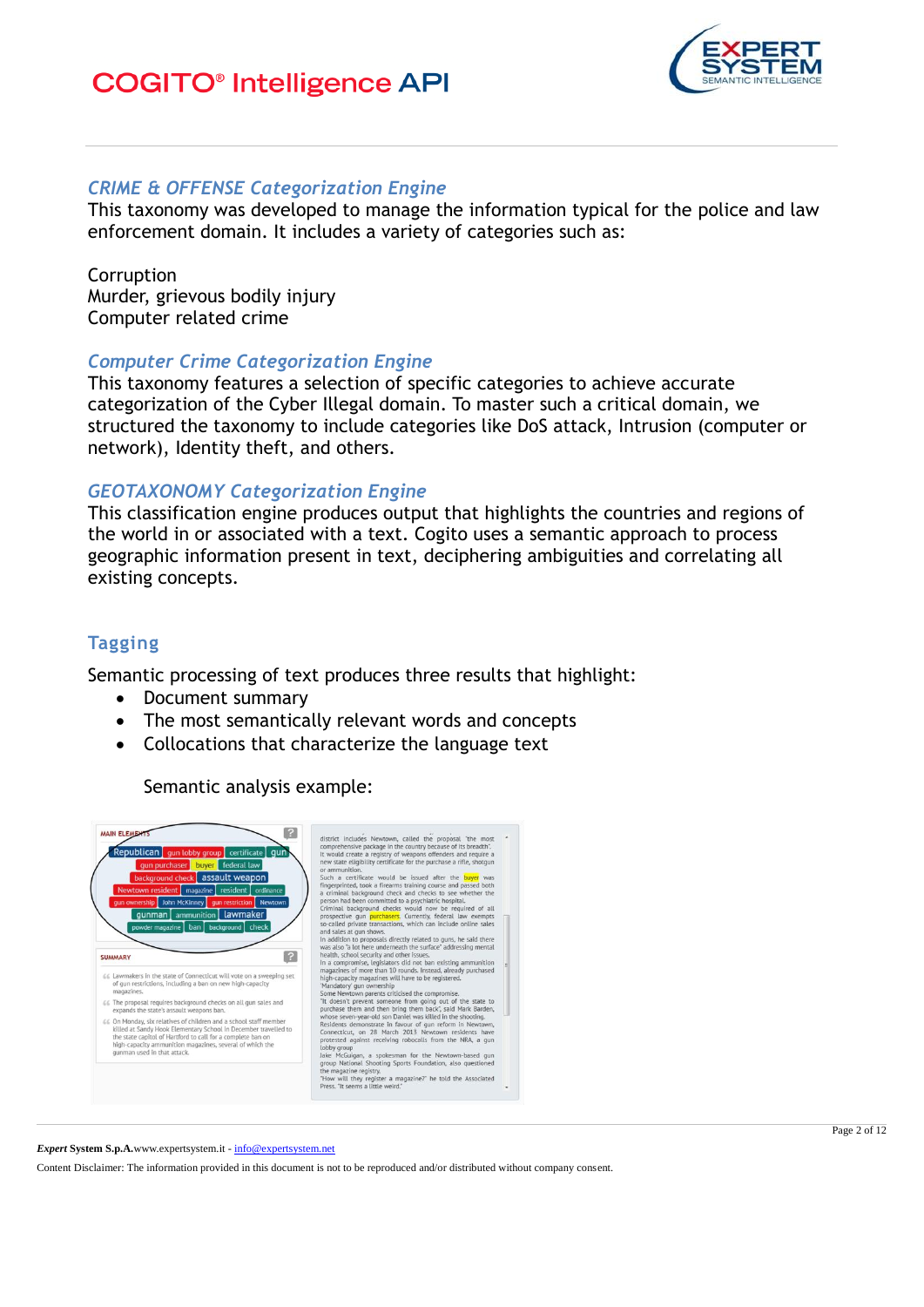

The results in the circled area above highlight:

- Lemmas or headwords (in *blue*)
- Concepts (in *green*)
- Semantically relevant collocations (in *red*)

Clicking on each element of the tag cloud highlights the element in the corresponding text. For example, clicking on the **concept** "OFFER" highlights the corresponding concept, in this case the synonym "PROPOSAL".

The same result is achieved by selecting any item from the tag cloud and/or phrases that are identified as the most significant (*see the box above the tag cloud*).

Selecting a person mentioned in the tag cloud will prompt the indicated name and personal pronoun, as shown in the following example where the proper name, "John McKinney" and "he" are highlighted.

| The new proposal, made public after weeks of negotiation by<br>legislative leaders, is expected to go to a vote on Wednesday<br>with the support of both Democrats and Republicans.<br>Senate Minority Leader John McKinney, a Republican whose<br>district includes Newtown, called the proposal "the most<br>comprehensive package in the country because of its breadth".<br>It would create a registry of weapons offenders and require a<br>new state eligibility certificate for the purchase a rifle, shotgun<br>or ammunition.<br>Such a certificate would be issued after the buyer was<br>fingerprinted, took a firearms training course and passed both<br>a criminal background check and checks to see whether the |
|---------------------------------------------------------------------------------------------------------------------------------------------------------------------------------------------------------------------------------------------------------------------------------------------------------------------------------------------------------------------------------------------------------------------------------------------------------------------------------------------------------------------------------------------------------------------------------------------------------------------------------------------------------------------------------------------------------------------------------|
| person had been committed to a psychiatric hospital.<br>Criminal background checks would now be reguired of all<br>prospective gun purchasers. Currently, federal law exempts                                                                                                                                                                                                                                                                                                                                                                                                                                                                                                                                                   |
| so-called private transactions, which can include online sales<br>and sales at gun shows.<br>In addition to proposals directly related to guns, he said there<br>was also a lot here underneath the surface" addressing mental                                                                                                                                                                                                                                                                                                                                                                                                                                                                                                  |
| health, school security and other issues.<br>In a compromise, legislators did not hap existing ammunition                                                                                                                                                                                                                                                                                                                                                                                                                                                                                                                                                                                                                       |
| magazines of more than 10 rounds. Instead, already purchased<br>high-capacity magazines will have to be registered.<br>'Mandatory' gun ownership<br>Some Newtown parents criticised the compromise.<br>"It doesn't prevent someone from going out of the state to<br>purchase them and then bring them back", said Mark Barden,<br>whose seven-year-old son Daniel was killed in the shooting.<br>Residents demonstrate in favour of gun reform in Newtown,<br>Connecticut, on 28 March 2013 Newtown residents have<br>protested against receiving robocalls from the NRA, a gun                                                                                                                                                |
|                                                                                                                                                                                                                                                                                                                                                                                                                                                                                                                                                                                                                                                                                                                                 |

These elements allow you to mark the context in the document with semantic information which can subsequently be used as follows:

- Highlights the most important sentences in text through a text preview or summary.
- Orders the search results giving a higher ranking to documents with the most semantically relevant keywords or concepts.
- Proposes correlations between different texts on the basis of language collocation.

*Expert* **System S.p.A.**www.expertsystem.it - info@expertsystem.net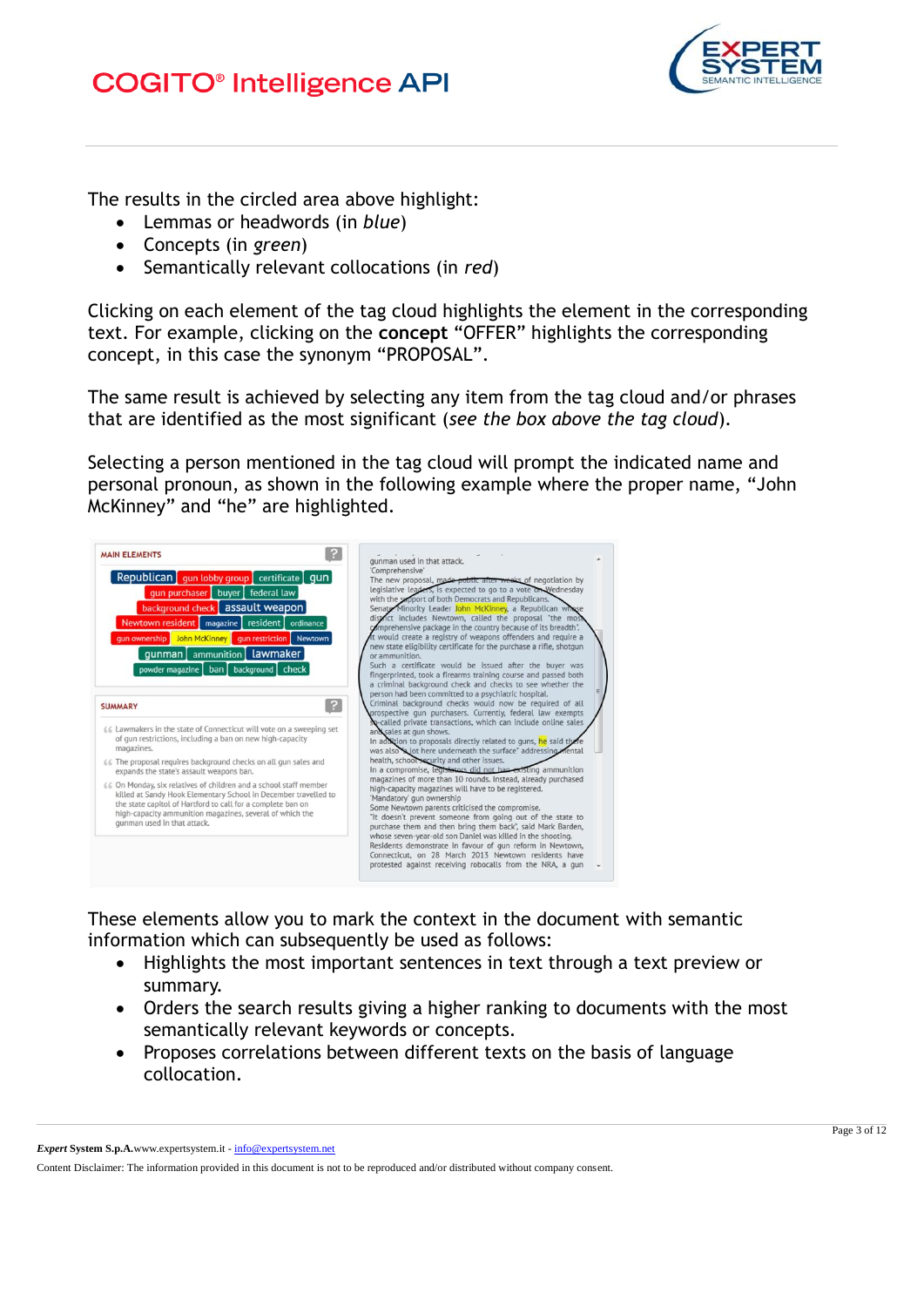

 Offers synthesized views in order to quickly and accurately grasp the weight and importance of the key information in the text.

#### **Entity Extraction**

The text mining entities are composed of **standard entities** and **domain entities**.

**Cogito Intelligence API** extracts a variety of standard entities including people, organization, places, dates, currencies, addresses, etc., even without the support of lists. The semantic engine is able to identify a proper name in text and always correlate it back to its correct context. For example, "Arthur Andersen" may be categorized as "People" or "Organization" depending on the context.

In addition, to some extent, the anaphora that allows you to extract both the explicit and implicit references is also considered. The following example highlights the proper noun (People -> John McKinney), which relates to the personal pronoun "he" later in the text.



Domain entities may be defined as entities related to a specific context or realm of knowledge (Intelligence and LEA) which is regularly updated with current knowledge and events.

**Cogito Intelligence API** currently manages dozens of domain entities, including: Terrorist Organization, Biological Agents, World leaders, etc.

Thanks to the availability of customization tools (an option which can be acquired together with the training support Expert System provides to clients for special projects), clients can customize the extraction rules, enrich the semantic network or extract new entities based on their needs.

*Expert* **System S.p.A.**www.expertsystem.it - info@expertsystem.net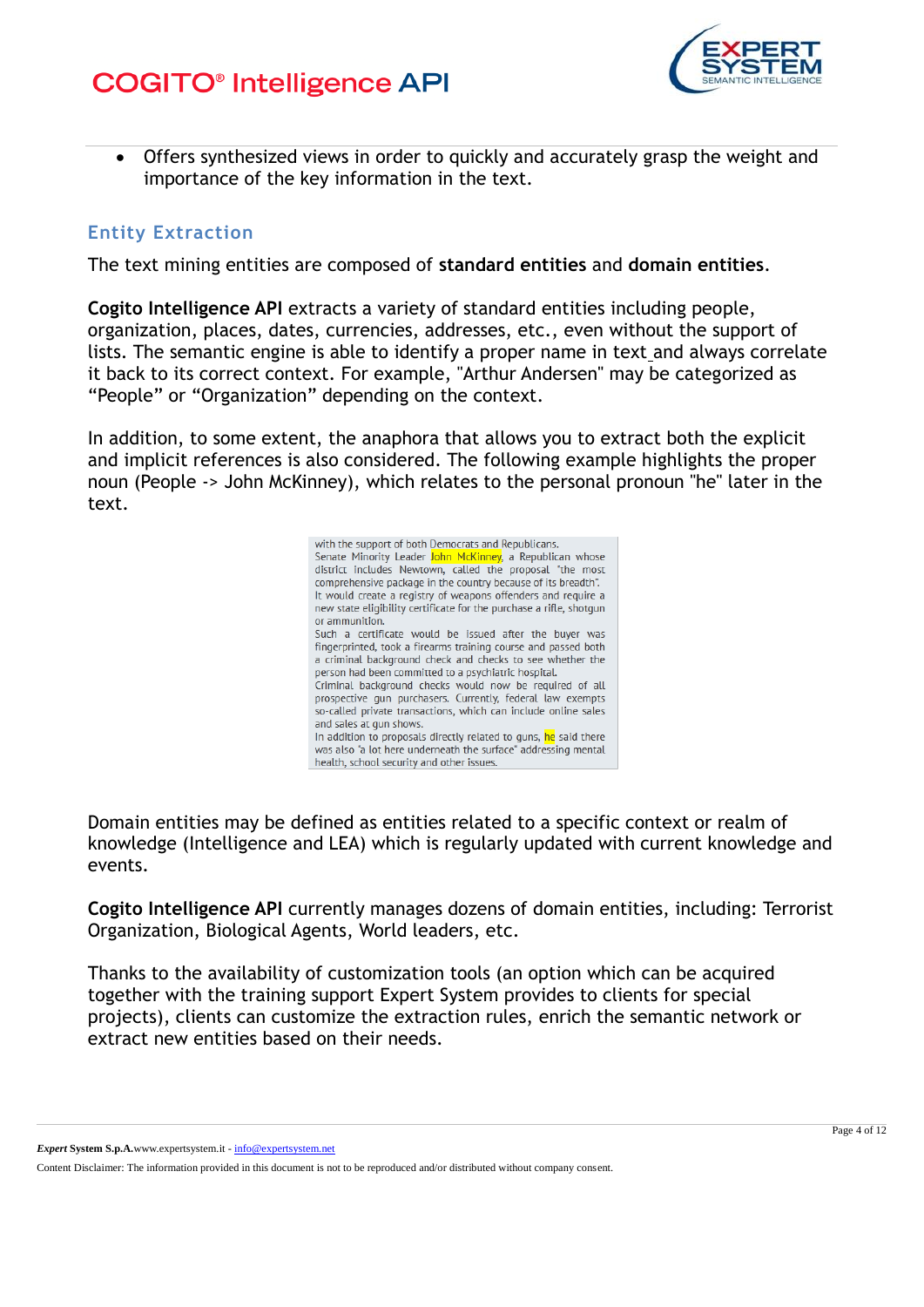![](_page_4_Picture_1.jpeg)

### **Relationships Extraction**

In addition to the extraction of entities, **Cogito Intelligence API** can extract the *relationships between* semantic entities.

**COGITO Intelligence API** exceeds conventional entity extraction technology by offering coherent suggestions and contextualization of acquired text with reference to specific relations based on a set of over 20 different types of relationships.

Here are some examples:

### **COMMUNICATE** (report)

**CC CNN's Nick Paton Walsh reports** on the desperation inside a Syrian town under siege and one doctor trying to make a difference.

### **COMMUNICATE (tell)**

**A. Musharraf's actions came under the purview of high treason, he told parliament.** 

#### LAW  $(try)$

**66 In April, the interim government refused to try Musharraf for treason, saying it was** beyond its mandate and up to the new government, elected in May.

#### **BEHAVIOUR** (violate)

66 Musharraf violated the constitution twice.

### **Fact Mining**

This innovative feature allows rapid identification of facts present in text, identifying both the fact, as well as the entities (people, organizations, places) and tags (URLs, phone numbers, emails, etc.) related to it. Both Intelligence and Crime taxonomies vehicle this information to trigger facts of interest and domain entities within. In the example below, the words "killed" (and "murder", "kidnapping") identified in a fact (Crime) present in text, would generate a set of proposed entities (Bachir, Karachi, Pakistan, etc.) related to the fact.

*Expert* **System S.p.A.**www.expertsystem.it - info@expertsystem.net

Content Disclaimer: The information provided in this document is not to be reproduced and/or distributed without company consent.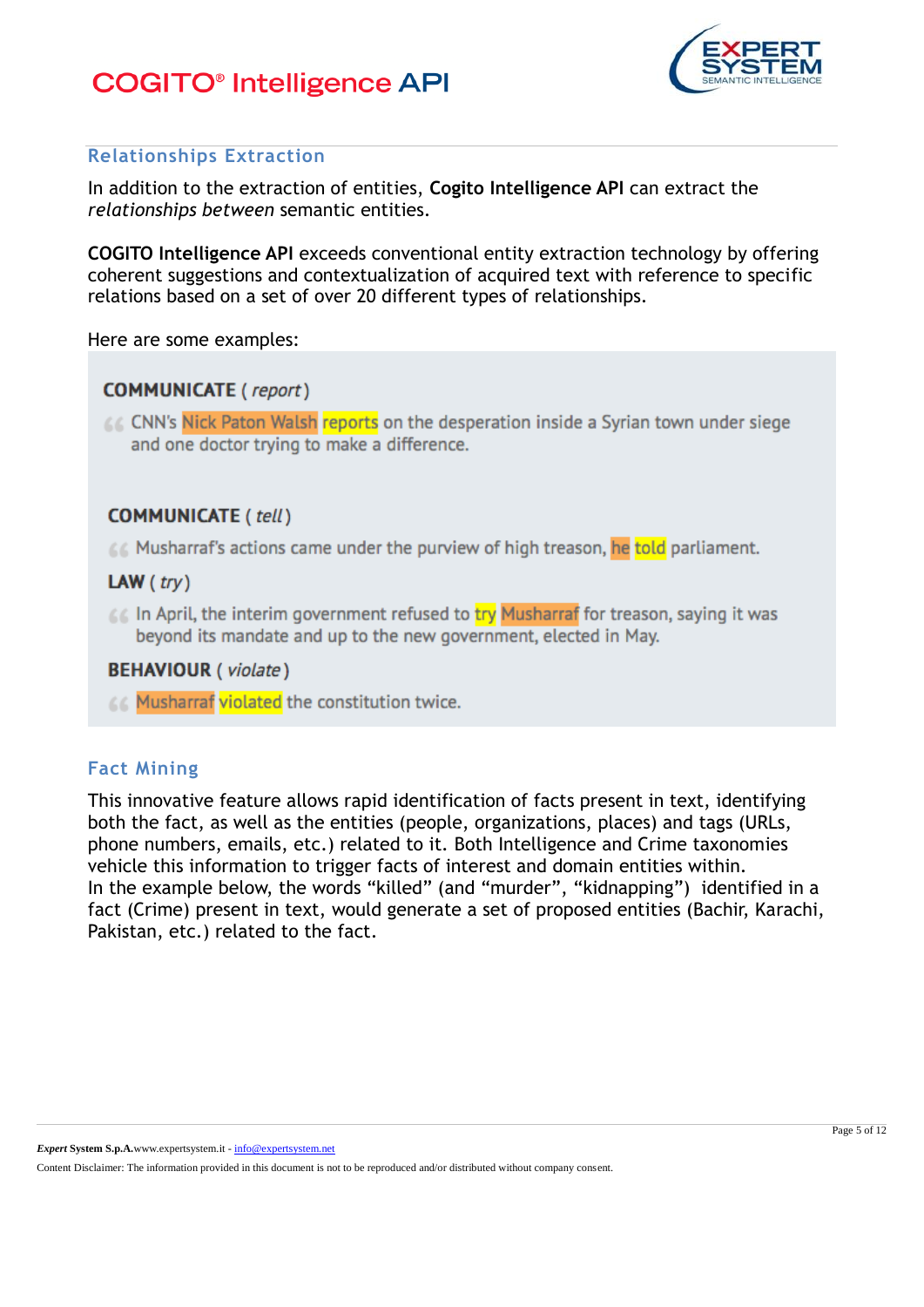![](_page_5_Picture_1.jpeg)

### **COGITO®** Intelligence API

| Preview<br><b>Home</b>                                                                                                                              | <b>Original Text</b> | Tagging | Categorization | <b>Text Mining Fact Mining</b> |                                                                                                                                                                        | People | Organization                                                                                                                                                                                                                                                                                                                                                                                                                                                             | <b>Places</b> | <b>Export</b> |
|-----------------------------------------------------------------------------------------------------------------------------------------------------|----------------------|---------|----------------|--------------------------------|------------------------------------------------------------------------------------------------------------------------------------------------------------------------|--------|--------------------------------------------------------------------------------------------------------------------------------------------------------------------------------------------------------------------------------------------------------------------------------------------------------------------------------------------------------------------------------------------------------------------------------------------------------------------------|---------------|---------------|
| Crime<br>Places » Pakistan, Karachi<br><b>People</b> » Bagir<br><b>Infrastructures</b> » hospital<br>Percentage » 42%<br>Tribunal<br><b>Economy</b> |                      |         |                |                                | killed (CoPakistan, CoRarachi)<br>killed (S Bagir, hospital)<br>driver was killed.<br>murder (C Karachi, 42%, C Pakistan)<br>ethnic, sectarian and political violence. |        | 66 At least seven killed in blast that targeted senior<br>anti-terrorism judge in Karachi.A bomb attack in Pakistan's<br>business capital <mark>Karachi</mark> killed at least seven people, police say.<br>66 Bagir was rushed to hospital with critical injuries and his<br>66 Karachi, a city of 18 million people, contributes 42 percent<br>of Pakistan's gross domestic product (GDP) but is rife with<br>murder and kidnappings and has been plagued for years by |               |               |

In this second example you can see how the concept "blast" determines the fact "Emergency Incident" linked to Karachi, Pakistan, Sindh and Bakir.

| ?<br><b>Emergency Incident</b><br>Places » Karachi, Pakistan, Sindh<br><b>People</b> » Bagir | blast (CKarachi)<br>66 At least seven killed in blast that targeted senior<br>anti-terrorism judge in Karachi.                                                                                                               |
|----------------------------------------------------------------------------------------------|------------------------------------------------------------------------------------------------------------------------------------------------------------------------------------------------------------------------------|
| <b>Tribunal</b>                                                                              | blast (O Pakistan, O Karachi)<br>66 At least seven killed in blast that targeted senior<br>anti-terrorism judge in Karachi.A bomb attack in Pakistan's<br>business capital Karachi killed at least seven people, police say. |
| <b>Economy</b>                                                                               | blast (Sindh, Karachi)<br>66 The blast on Wednesday morning targeted Magbool Bagir, a<br>senior judge at the high court of southern province Sindh,<br>where Karachi is the main city, says police.                          |
| <b>Macro Economics</b>                                                                       | $1.1 - 1.1$                                                                                                                                                                                                                  |

With a third "Geography" Fact Mining feature, it is possible to add a further perspective in gathering facts and contextualize them in the exact geographic location as detected in text.

*Expert* **System S.p.A.**www.expertsystem.it - info@expertsystem.net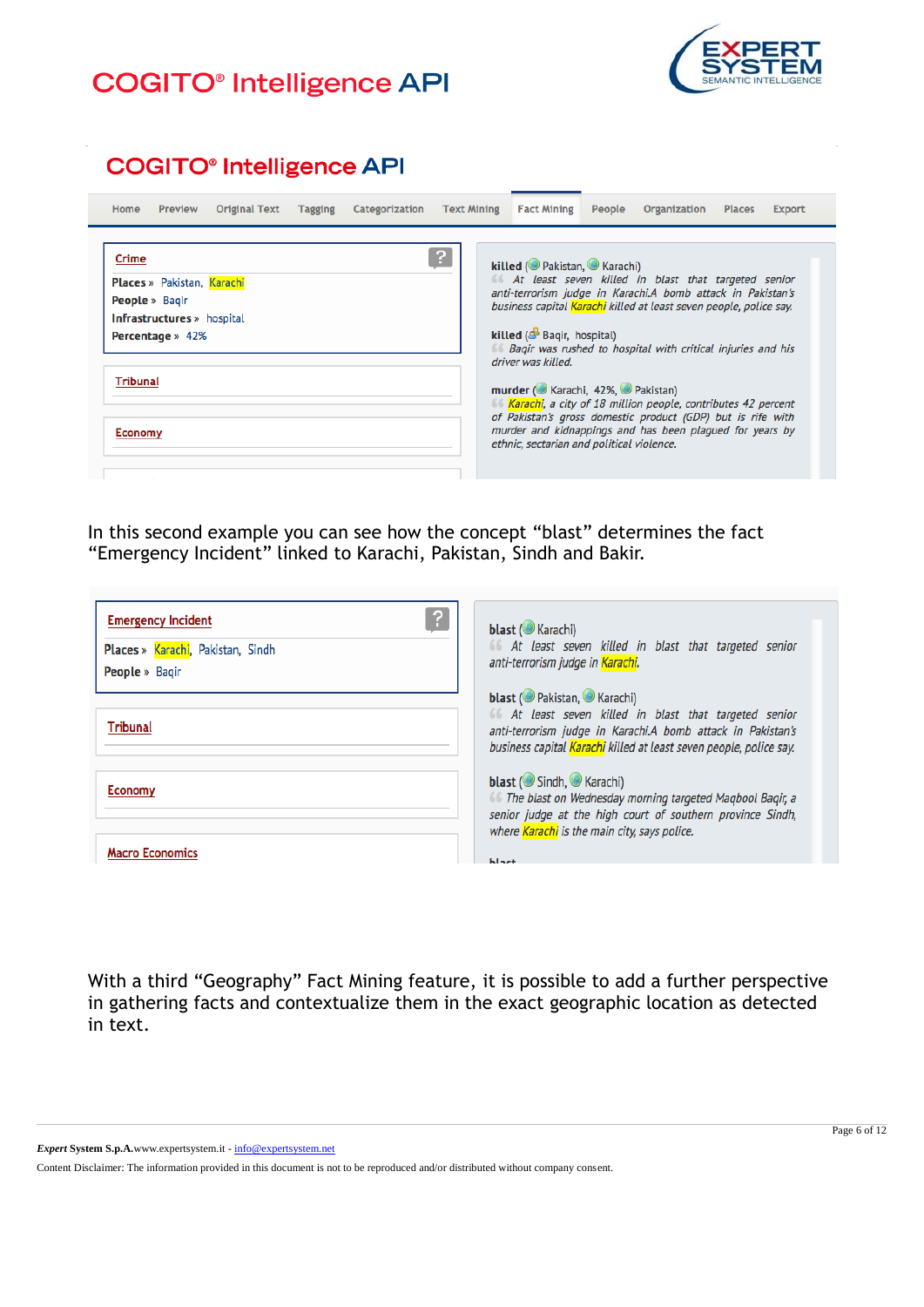![](_page_6_Picture_1.jpeg)

| ?<br><b>Stratford East</b><br><b>Death and Dying</b><br><b>Places</b> » Stratford East | <b>P</b> Fact mining identifies and groups the facts with the relative<br>entities involved. The left-hand column lists the facts extracted from<br>the analyzed text. The different colors depend on the taxonomy of<br>reference (see Categorization tab). For each single fact selected in the<br>left column, the right-hand column displays the related topics and<br>entities above each sentence (atomic knowledge unit). |
|----------------------------------------------------------------------------------------|----------------------------------------------------------------------------------------------------------------------------------------------------------------------------------------------------------------------------------------------------------------------------------------------------------------------------------------------------------------------------------------------------------------------------------|
|                                                                                        | Stratford East, Main elements (death)<br>66 Just days before his death, his latest project, Oh What a<br>Lovely War at Stratford East, opened to glowing reviews.                                                                                                                                                                                                                                                                |

This change in facts' clusterization provides an innovative outlook from a geographic point of view.

### **Emotions**

The Emotions feature masters about 80 categories making it possible to detect emotions within the text achieving a better and more focused emotions mining. This innovative feature breaks the boundaries of Sentiment Analysis transforming hidden emotions' content into accessible data and information which can be handled and associated to entities. The Emotions feature provides a new, innovative stage of text analysis.

The example below clearly shows how emotional contents of "fear" were found in the text pointing out all the sentences containing such information. The obtained data brings out a set of key entities (Abubakar Shekau, Boko Haram, Mali, cocaine, etc.) which can be associated to the Emotions' results providing a new analysis perspective.

*Expert* **System S.p.A.**www.expertsystem.it - info@expertsystem.net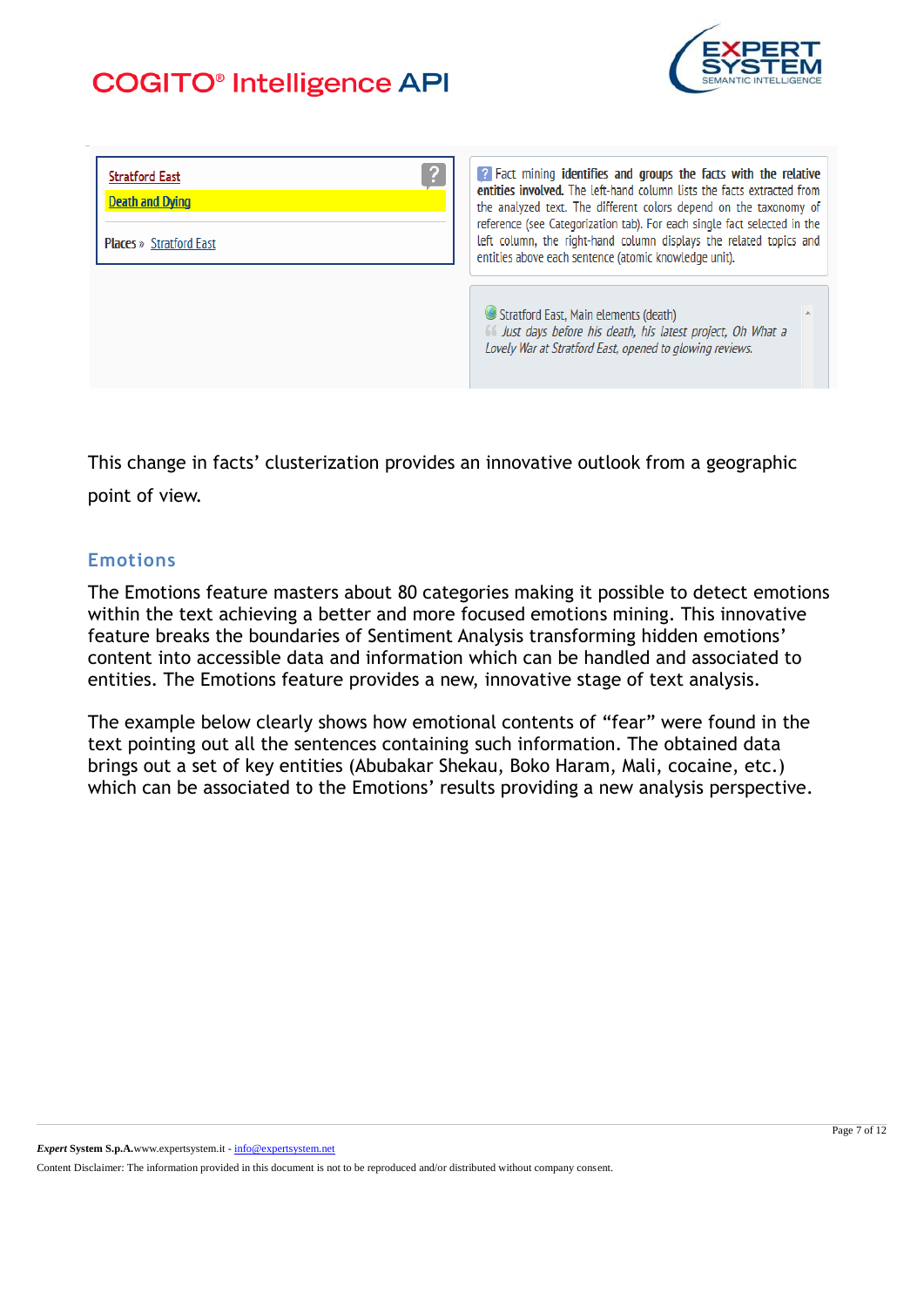## **COGITO<sup>®</sup>** Intelligence API

![](_page_7_Picture_1.jpeg)

### **COGITO<sup>®</sup>** Intelligence API

Home Preview Tagging Categorization Text Mining Semantic Reasoning Fact Mining Emotions People Organizations Places Original Text Export

<sup>2</sup> The left-column shows the "emotions" (i.e. about 80 different voices such as fear, happyness, anger, desire, surprise, ....) extracted from the analyzed text. Select an item to see it highlighted it in the text in the right column

| <b>FEAR</b><br>People » Goodluck Jonathan, Abubakar Shekau, Alex | Goodluck Jonathan, & Boko Haram, Main elements (Boko Haram)<br>66 Jonathan, Boko Haram And The War Within                                                         |
|------------------------------------------------------------------|-------------------------------------------------------------------------------------------------------------------------------------------------------------------|
| Badeh, Mohammed Yusuf                                            | <sup>5</sup> Goodluck Jonathan, <sup>5</sup> Abubakar Shekau, 4 Boko Haram, Main elements (Boko                                                                   |
| <b>Organizations</b> » Boko Haram                                | Haram)                                                                                                                                                            |
| <b>Places</b> » Sahel, Mali, Chad, Cameroon, Nigeria             | 66 Regardless of what President Goodluck Jonathan's government would have us believe,<br>we are losing the war against Boko Haram and its leader Abubakar Shekau. |
| <b>Date</b> » Apr-2014, 2002                                     |                                                                                                                                                                   |
| <b>World Leaders » Goodluck Jonathan</b>                         | 4 Goodluck Jonathan, 4 Boko Haram, Main elements (Boko Haram)                                                                                                     |
| <b>Designated Terrorist Organizations</b> » Boko Haram           | 66 We're losing it to the original Boko Haram and to its various franchises, including                                                                            |
| <b>Most Wanted »</b> Abubakar Shekau                             | those in Jonathan's government.                                                                                                                                   |
| <b>Military Equipment</b> » cutlass                              | Alex Badeh, 4 Boko Haram, 4 Apr-2014, Main elements (Boko Haram)                                                                                                  |
| <b>Controlled Substances » cocaine</b>                           | 66 Days after the chief of defence staff, Air Marshal Alex Badeh, took over in January, he                                                                        |
| Social Tags » @BOKO HARAM, #bringbackourgirls                    | vowed to end the Boko Haram onslaught by April 2014.                                                                                                              |
|                                                                  | <sup>4</sup> Boko Haram, Main elements (be, killed)                                                                                                               |

### **Writeprint**

The Writeprint feature introduces a whole new level of language analysis providing powerful statistical and semantic text readability indexes to target Biometry and authorship assessment.

With more than 65 core indexes, Writeprint is capable of outlining a document's readability level and the education grade necessary to understand it. The new feature also provides a full set of grammatical and structural analysis items.

Cogito Intelligence API's readability index is based on standard algorithms for which there's a wide range of scientific literature. We studied and reexamined the Coleman Liau index adding more of our semantic factor greatly increasing our indexes' precision and reliability.

The feature is powered with two sets of statistical and semantic indexes. With more than 5 domain specific slangs and registers, it is possible to achieve better slangs disambiguation, writing styles and topics.

The example below clearly shows how Writeprint is capable of analyzing documents deeply into their textual and grammatical structures working the readability values out. On the right-hand column, the Writeprint graph compares the different scores obtained in the most crucial indexes leaving a "(write-)print" of the author's style and peculiarities.

*Expert* **System S.p.A.**www.expertsystem.it - info@expertsystem.net

Content Disclaimer: The information provided in this document is not to be reproduced and/or distributed without company consent.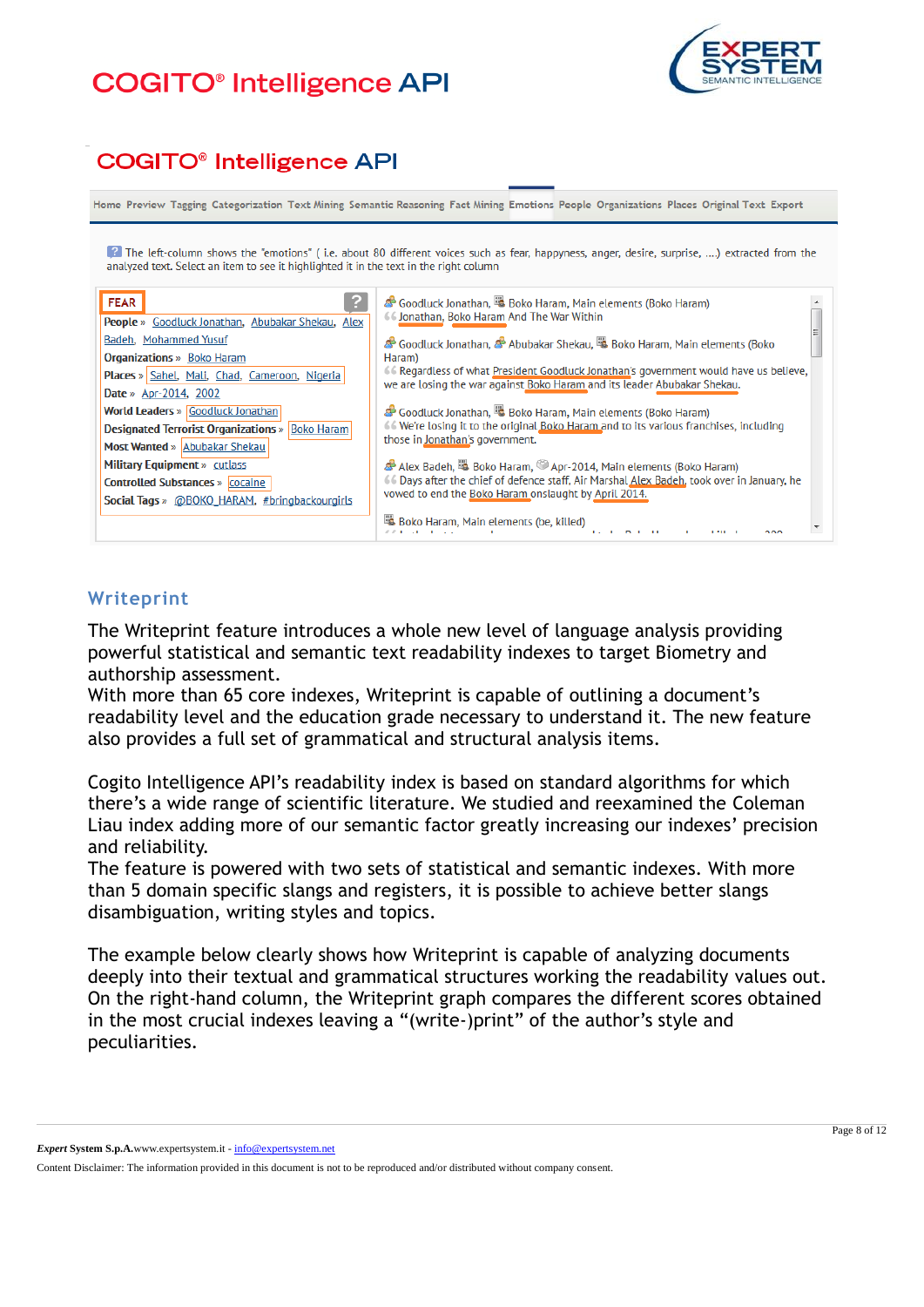![](_page_8_Picture_1.jpeg)

### **COGITO®** Intelligence API

Home Preview Tagging Categorization Text Mining Semantic Reasoning Fact Mining Emotions People Organizations Places Writeprint

![](_page_8_Figure_4.jpeg)

![](_page_8_Figure_5.jpeg)

**Verb Classes** 

![](_page_8_Figure_7.jpeg)

*Expert* **System S.p.A.**www.expertsystem.it - info@expertsystem.net

Content Disclaimer: The information provided in this document is not to be reproduced and/or distributed without company consent.

Page 9 of 12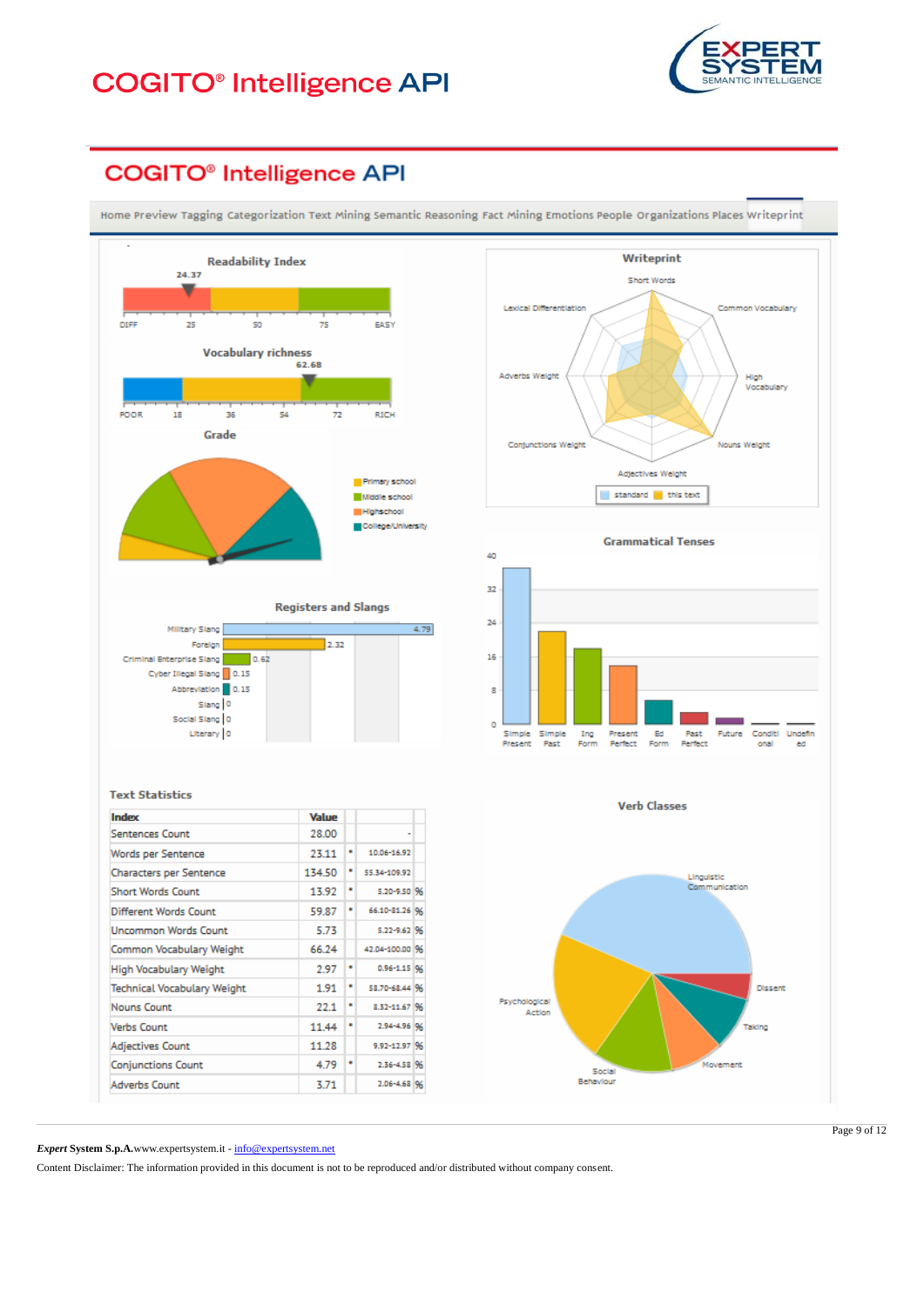![](_page_9_Picture_1.jpeg)

#### **Semantic Reasoning**

Semantic reasoning brings a new, innovative function which extends the Text mining feature. In fact, for entities related to the Intelligence and Security domain, Semantic Reasoning is able to automatically infer information NOT present within the text, thus providing consistent information about domain entities. As shown in the example below, the Reasoning triggers a process of consistent information enrichment which supports inferences formulation and data analysis.

| Buildings, A building where persons are confined while                                       | Sunday to perform a new song, Putin Will Teach You To Love<br>Your Motherland, about "political repression in Russia".<br>She tweeted that the authorities used "force" during the                                                                                            |
|----------------------------------------------------------------------------------------------|-------------------------------------------------------------------------------------------------------------------------------------------------------------------------------------------------------------------------------------------------------------------------------|
| Vladimir Putin > politician<br>Most Influential People, Pres. - Russia. (Upd Nov 2013)       | detentions near a ferry terminal about 30km (20 miles) north<br>of the seaside Olympic venues. Ms Tolokonnikova also claimed<br>that since their arrival, they had been detained several times.<br>She described Sochi as a "police town". Local human rights                 |
| Vladimir Putin > important person<br>Most Influential People, Pres. - Russia. (Upd Nov 2013) | activist Semyon Simonov told the Associated Press news<br>agency that he was with the two women when they were<br>stopped and accused of theft.<br>Mr Simonov said that several other activists were also detained.                                                           |
| Vladimir Putin > Russia<br>Most Influential People, Pres. - Russia. (Upd Nov 2013)           | by police at the same time. He said that the women were being<br>held at a police station in Adler, a suburb of Sochi where the<br>Olympic Park is located.<br>Ms Alyokhina and Ms Tolokonnikova were convicted of<br>hooliganism after staging a protest in Moscow's largest |
| Vladimir Putin > politician<br>World Leaders, Pres. - Russia. (Upd Nov 2013)                 | cathedral in 2012 in opposition to President Vladimir Putin's<br>government.<br>Earlier this month, six members of Pussy Riot signed an open<br>letter insisting that the two should no longer be described as<br>members of the punk rock collective.                        |
| Vladimir Putin > Russia<br>World Leaders, Pres. - Russia. (Upd Nov 2013)                     | The remaining members of the group said the pair had<br>forgotten about the "aspirations and ideals of our group" and                                                                                                                                                         |

#### **Inferential Entities**

Inferential Entities are unveiled by assumption of their strong connection with the entities in the text, as highlighted by Semantic Reasoning. So the inferred information is not taken from text but is strongly consistent and related to the detected entities.

![](_page_9_Picture_7.jpeg)

*Expert* **System S.p.A.**www.expertsystem.it - info@expertsystem.net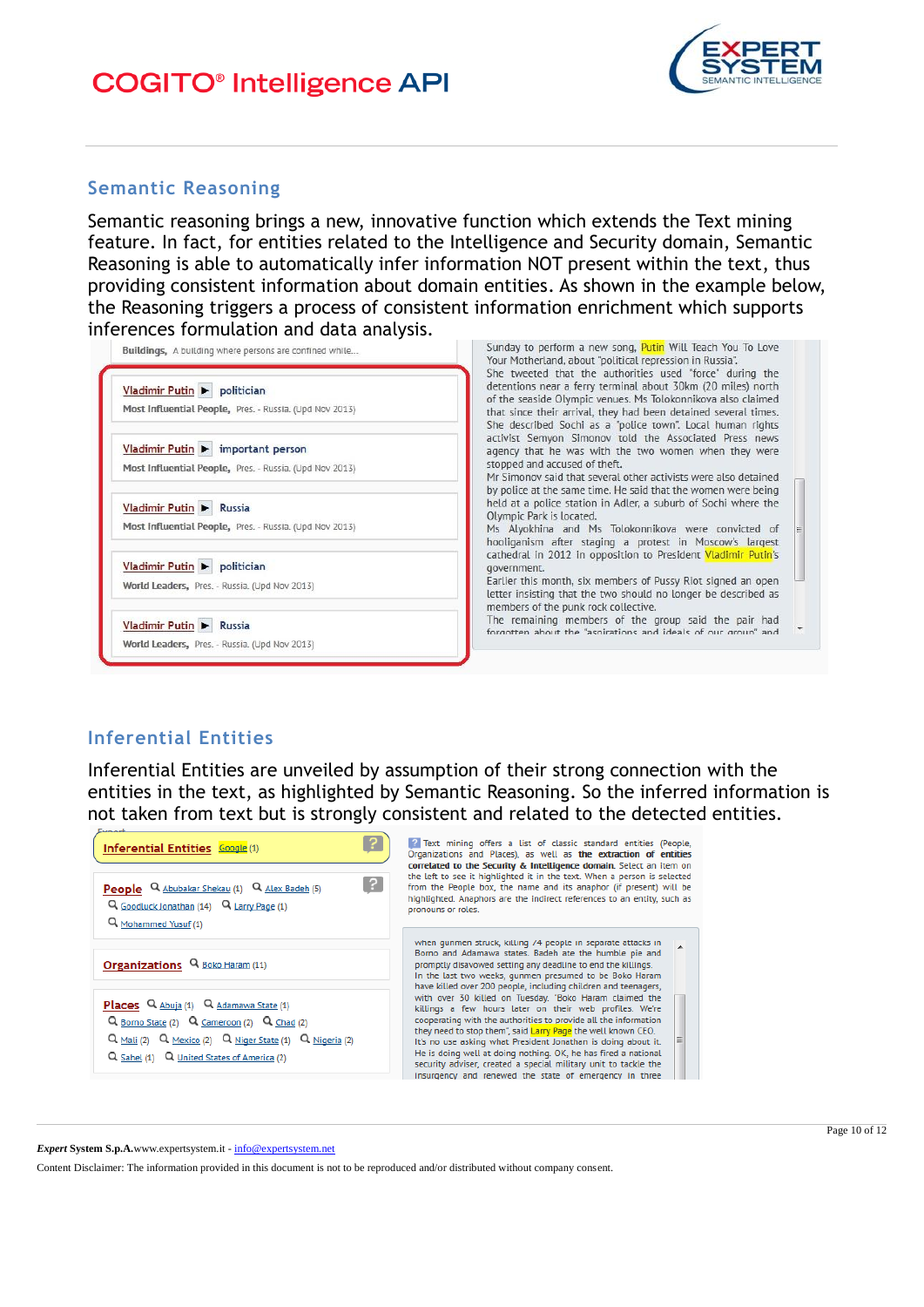![](_page_10_Picture_1.jpeg)

Inferential Entities apply to all People, Organizations and Places entities providing a higher abstraction level to extract further information from inferred metadata and picture new semantic overviews.

### **Social Tags Normalization**

This innovative feature allows immediate detection of social and web related data, and processes the information to retrieve its meaning. Our Social Tags Normalization feature is the first tool to actually gather genuine information from social networks by detecting crucial entities in hashtags, profile names and URLs.

- **@syrianelectronicarmy → Cogito turns it into → Syrian electronic army** @\_cypherpunks\_ **Cogito turns it into** cypher punks **@alqaeda → Cogito turns it into → al qaeda** #bringbackourgirls → Cogito turns it into → bring back our girls #narcoterrorism → Cogito turns it into → narco terrorism
- #elections2014 → Cogito turns it into → elections 2014

All of the highlighted texts are core entities which are recognized and extracted from social data. That would not be possible without our normalization feature.

| <b>COGITO<sup>®</sup></b> Intelligence API                                                                                                        | Anonymous @YourAnonNews - 13 h<br>思<br>#FBI's Upstream Collection: updated w/ a number of targets revealed by Le<br>Monde @legionofdoom #cyberwarriors #morrisworm #spearphishingUSA<br><< Risposta 17 Retweet * Preferito *** Altro<br>Espandi |
|---------------------------------------------------------------------------------------------------------------------------------------------------|-------------------------------------------------------------------------------------------------------------------------------------------------------------------------------------------------------------------------------------------------|
| Home Preview Tagging Categorization Text Mining Semantic Reasoning Fact Mining People Organizations                                               |                                                                                                                                                                                                                                                 |
| Cybercrime Morris worm (1) whaling (1)                                                                                                            | #FBI [FBI] 's Upstream Collection: updated w/ a number of<br>targets revealed by Le Monde. @legionofdoom [legion of                                                                                                                             |
| $\left  \right.$ ?<br><b>People</b> $Q_{\text{Le Monde (1)}}$                                                                                     | doom] #cyberwarriors [cyber warriors] #morrisworm [Morris<br>worm] #spearphishingUSA [spearphishing USA]                                                                                                                                        |
| <b>Organizations</b> Q Federal Bureau of Investigation (2)<br>Q. Legion of Doom (1)                                                               |                                                                                                                                                                                                                                                 |
| Criminal Organizations Legion of Doom (1)                                                                                                         |                                                                                                                                                                                                                                                 |
| <b>Intelligence Agencies</b> Federal Bureau of<br>Investigation (2)                                                                               |                                                                                                                                                                                                                                                 |
| <b>Social Tags</b> $#cy$ betwarriors (1) $#FBI(1)$<br>#morrisworm (1) #spearphishingUSA (1) @legionofdoom (1)                                     |                                                                                                                                                                                                                                                 |
| $\lfloor$ ?<br><b>Inferential Entities</b> cyber warriors (1) FBI (1) Legion<br>of doom (1) spearphishing USA (1) United States of<br>America (2) |                                                                                                                                                                                                                                                 |

*Expert* **System S.p.A.**www.expertsystem.it - info@expertsystem.net